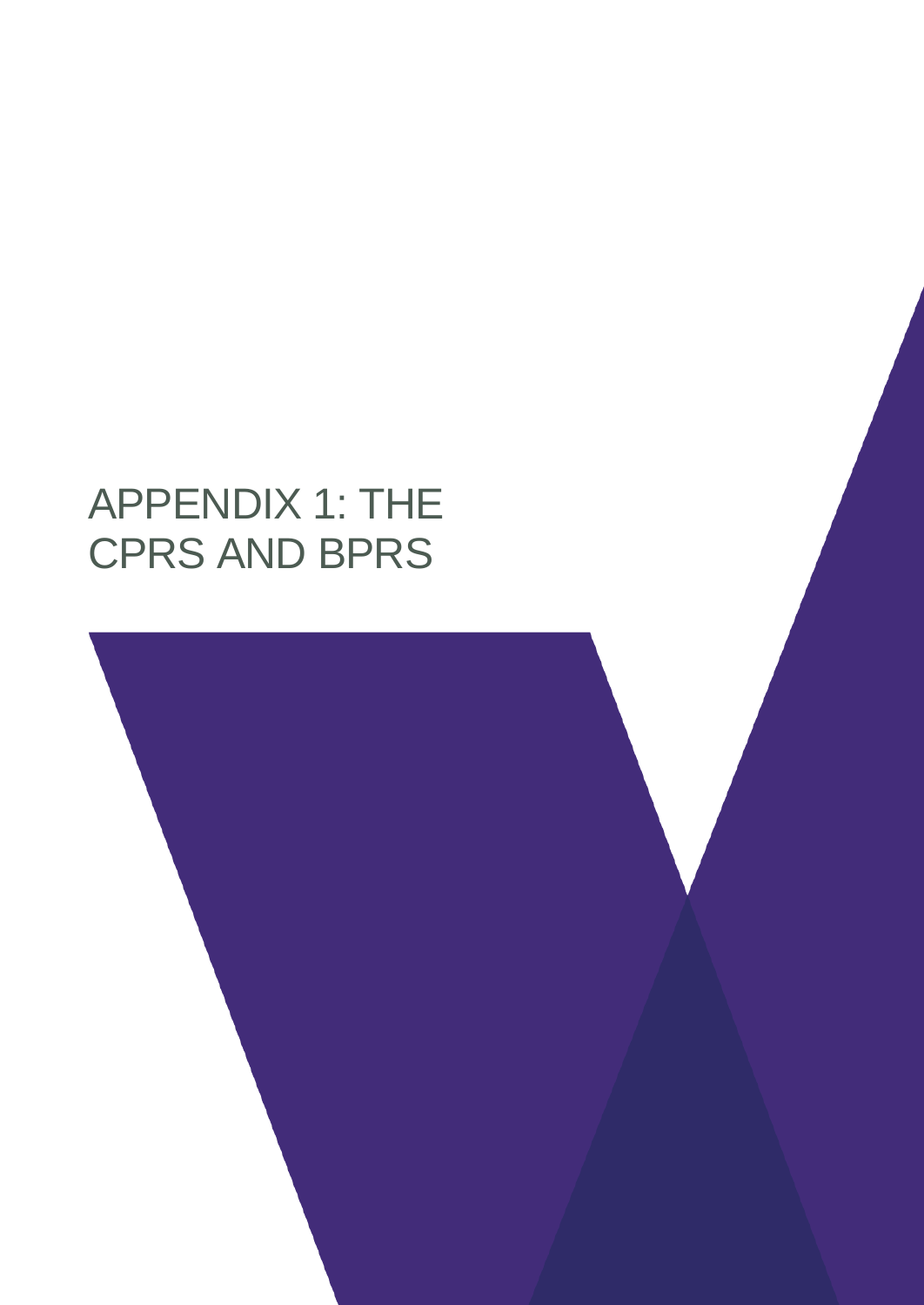## **Background**

Non-broadcast marketing communications are subject to legislation as well as to this Code. See [www.asa.org.uk](http://www.asa.org.uk/) or [www.cap.org.uk](http://www.cap.org.uk/) for a non-exhaustive list.

# **The Consumer Protection from Unfair Trading Regulations 2008 (the CPRs)**

One important piece of legislation that affects marketing communications is the Consumer Protection from Unfair Trading Regulations 2008 (the CPRS). For the purpose of the Regulations and in this Appendix, "consumers" refers to individuals acting outside the course of their business. The CPRs prohibit unfair marketing to consumers, including misleading or aggressive advertising. Whenever it considers complaints that a marketing communication misleads consumers or is aggressive or unfair to consumers, the ASA will have regard to the CPRs. That means it will take factors identified in the CPRs into account when it considers whether a marketing communication breaches the CAP Code.

The notes below summarise those factors.

Code rules that refer to misleading marketing communications should be read, in relation to business-to-consumer marketing communications, in conjunction with these notes.

#### **Consumers**

The likely effect of a marketing communication is generally considered from the point of view of the average consumer whom it reaches or to whom it is addressed. The average consumer is assumed to be reasonably well-informed, observant and circumspect.

In some circumstances, a marketing communication may be considered from the point of view of the average member of a specific group:

- If it is directed to a particular audience group, the marketing communication will be considered from the point of view of the average member of that group.
- If it is likely to affect the economic behaviour only of a clearly identifiable group of people who are especially vulnerable, in a way that the advertiser could reasonably foresee, because of mental or physical infirmity, age or credulity, the marketing communication will be considered from the point of view of the average member of the affected group.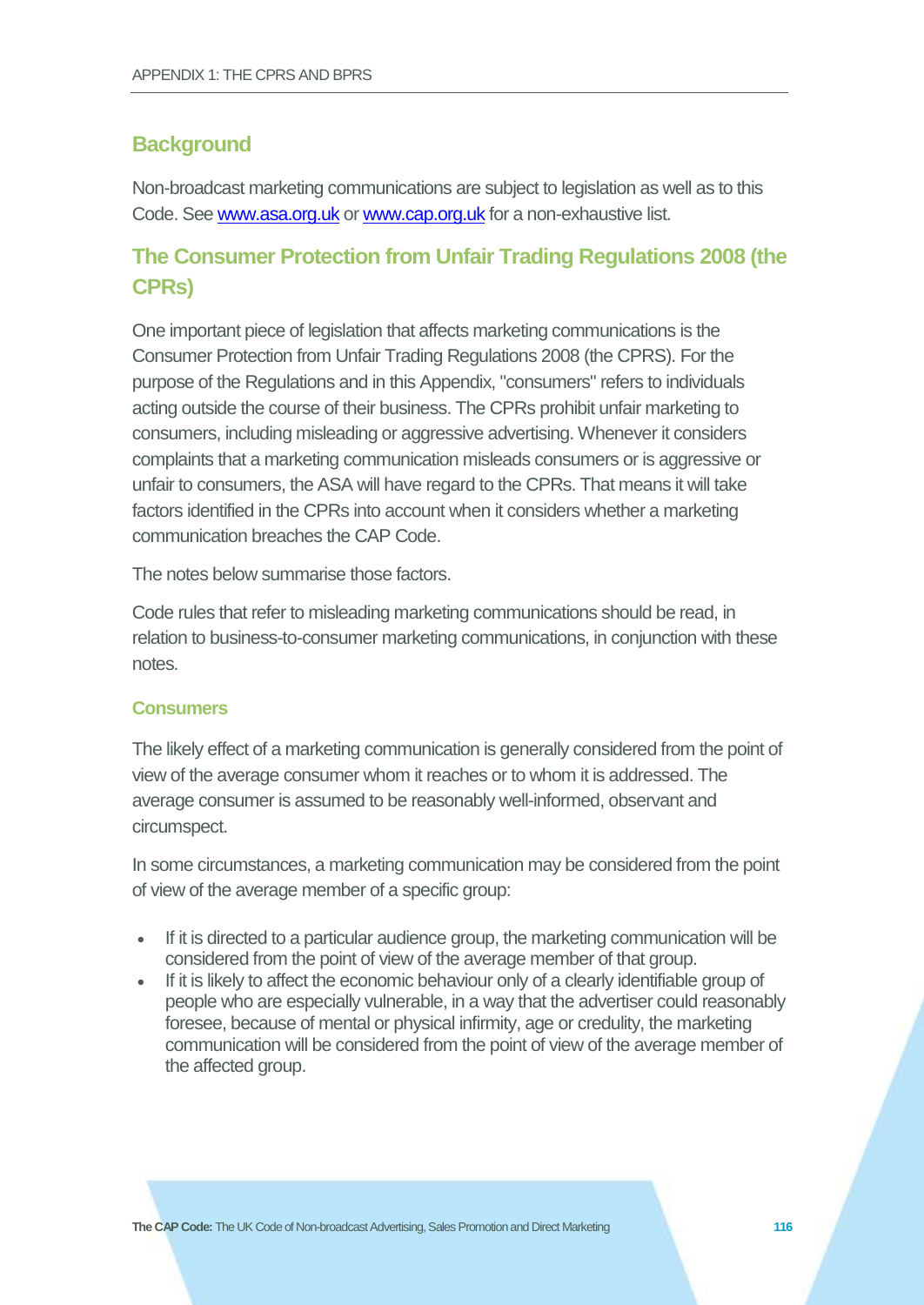### **Unfair marketing communications**

Marketing communications are unfair if they

- are contrary to the requirements of professional diligence and
- are likely to materially distort the economic behaviour of consumers in relation to the advertised goods or services.

"Professional diligence" is the standard of special skill and care that a trader may reasonably be expected to exercise towards consumers, commensurate with honest market practice and the general principle of good faith in the trader's field of activity.

#### **Misleading marketing communications**

Marketing communications are misleading if they

- are likely to deceive consumers and
- are likely to cause consumers to take transactional decisions that they would not otherwise have taken.

A "transactional decision" is any decision taken by a consumer, whether it is to act or not act, about whether, how and on what terms to buy, pay in whole or in part for, retain or dispose of a product or whether, how and on what terms to exercise a contractual right in relation to a product.

Marketing communications can deceive consumers by ambiguity, through presentation or by omitting important information that consumers need to make an informed transactional decision, as well as by including false information.

#### **Aggressive marketing communications**

Marketing communications are aggressive if, taking all circumstances into account, they

- are likely to significantly impair the average consumer's freedom of choice through harassment, coercion or undue influence and
- are therefore likely to cause consumers to take transactional decisions they would not otherwise have taken.

## **The Business Protection from Misleading Marketing Regulations 2008**

Business-to-business marketing communications are subject to the Business Protection from Misleading Marketing Regulations 2008 (the BPRs). Business-to-business marketing communications that breach the CAP Code may be referred to Trading